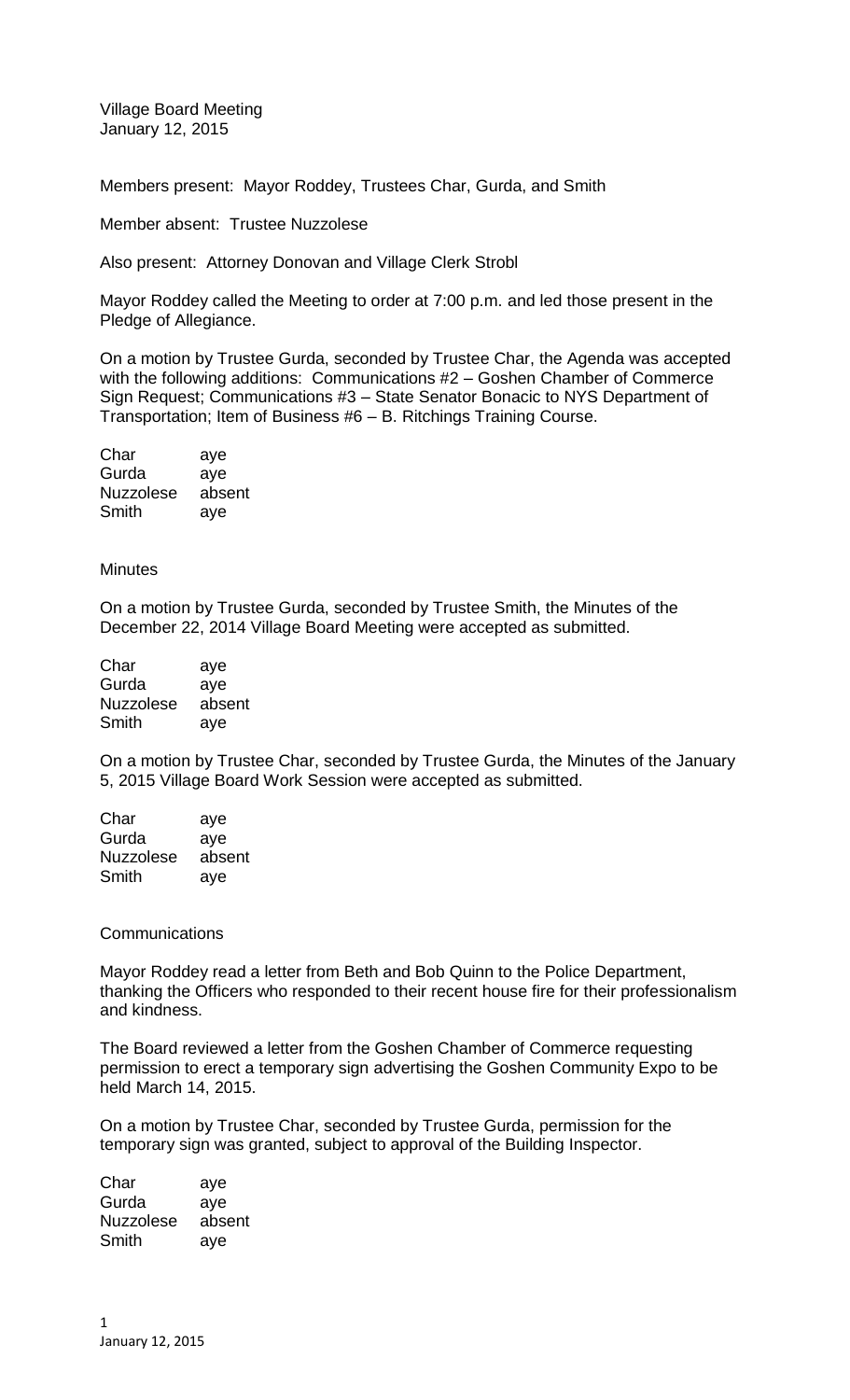Mayor Roddey reviewed a letter from State Senator John J. Bonacic to the Commissioner of the New York State Department of Transportation, regarding serious safety concerns relating to the condition of Route 207. He urged the DOT to make State Route 207 a priority for paving.

Items of Business

Trustee Gurda moved the following, which was seconded by Trustee Smith:

**WHEREAS,** Section 2019-a of the Uniform Justice Court Act requires that town and village justices annually provide their court records and dockets to their respective town and village auditing boards, and that such records then be examined or audited and that fact be entered into the minutes of the board's proceedings; and

**WHEREAS,** the Unified Court System's *Action Plan for the Justice Courts,* announced November 2006, includes initiatives to improve accountability and controls over Justice Court finances and records, including an increased monitoring of town and village board compliance with section 2019-a; now, therefore,

**BE IT RESOLVED,** that the Village Board of the Village of Goshen acknowledges that the required audit has been conducted by Nugent & Haeussler, P.C., and delivered to the Village on December 23, 2014.

| Char             | aye    |
|------------------|--------|
| Gurda            | aye    |
| <b>Nuzzolese</b> | absent |
| Smith            | aye    |

On a motion by Trustee Smith, seconded by Trustee Char, bills as examined by members of the Board were approved in accordance with Abstract 2014/2015 number 10, check numbers 8144 through 8209, in the amount of \$75,291.61.

| Char             | aye    |
|------------------|--------|
| Gurda            | aye    |
| <b>Nuzzolese</b> | absent |
| Smith            | aye    |

On a motion by Trustee Gurda, seconded by Trustee Char, Department of Public Works Superintendent Birney is approved to enter into a contract with Goosetown Communications, for the rental of a radio communication system, at a monthly cost of \$1,363.00.

| Char             | aye    |
|------------------|--------|
| Gurda            | aye    |
| <b>Nuzzolese</b> | absent |
| Smith            | aye    |

On a motion by Trustee Gurda, seconded by Trustee Smith, the Mayor is hereby authorized to sign a proposal from Melick-Tully and Associates, P.C., for a soils and foundation investigation for the proposed new water storage tank to be constructed at the water treatment plant. The estimated costs for this proposal are \$6,860 to \$9,852, and will not exceed \$9,852 without Village Board approval.

Char aye Gurda aye Nuzzolese absent Smith aye